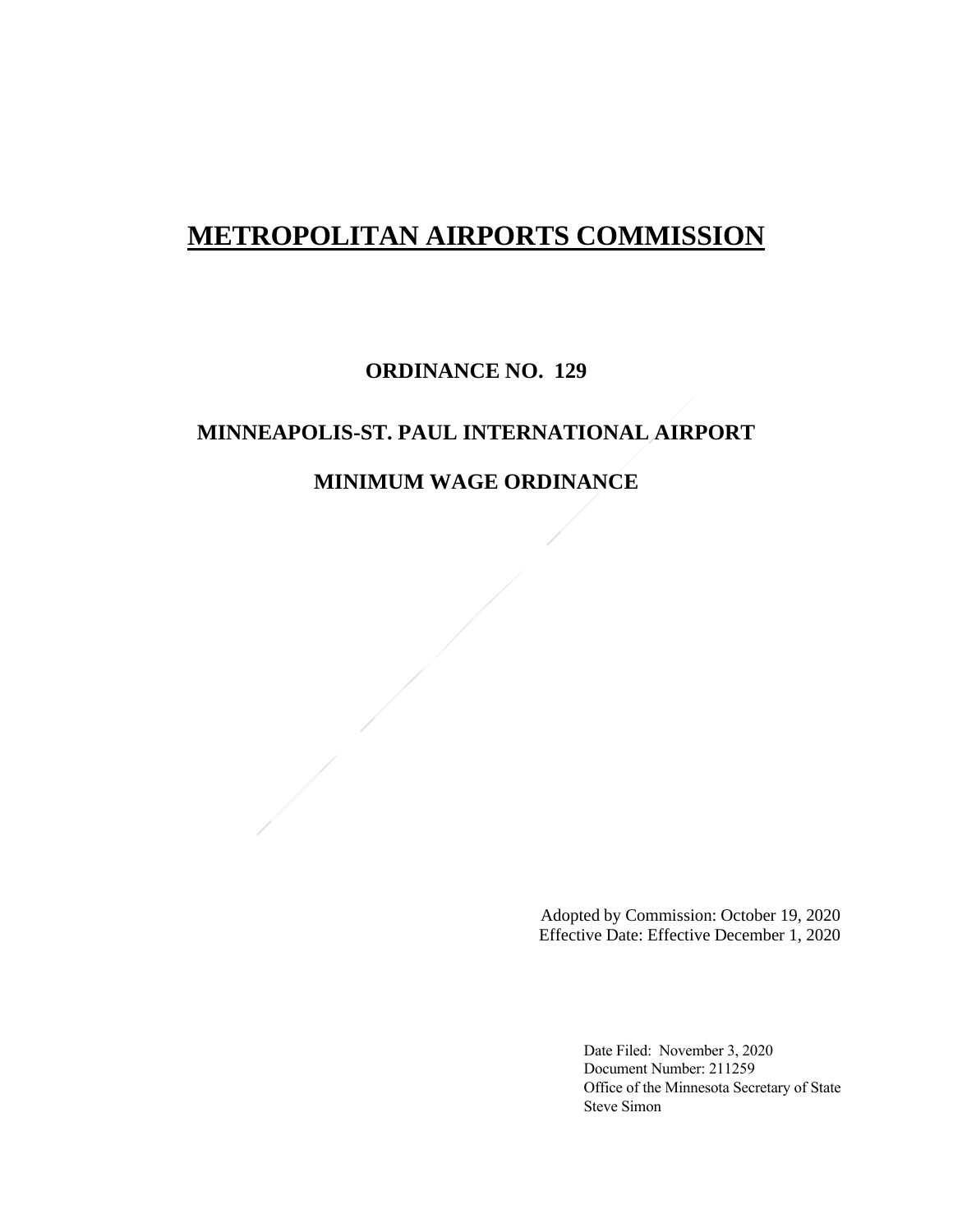# **METROPOLITAN AIRPORTS COMMISSION**

#### **MSP AIRPORT MINIMUM WAGE ORDINANCE**

### **ORDINANCE NO. 129**

# **TABLE OF CONTENTS**

**SECTION 1 - FINDINGS AND PURPOSE** 

**SECTION 2 - DEFINITIONS** 

**SECTION 3 - SCOPE** 

**SECTION 4 - MINIMUM WAGE** 

**SECTION 5 - POSTING OF NOTICE TO EMPLOYEES AND RETALIATION PROHIBITED** 

**SECTION 6 - EMPLOYER RECORDS** 

**SECTION 7 - INVESTIGATIONS, ENFORCEMENT, AND VIOLATIONS** 

**SECTION 8 - GENERAL PROVISIONS**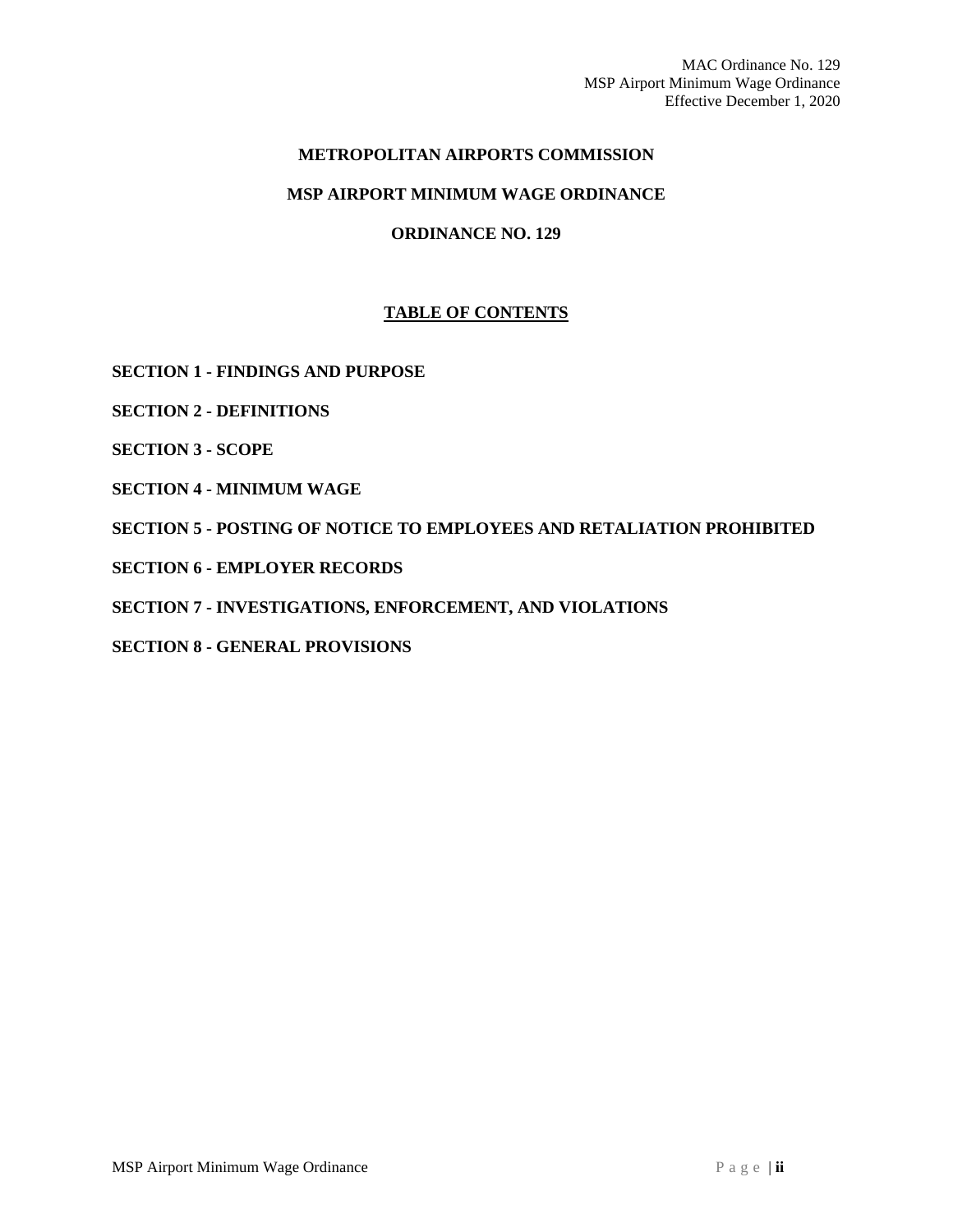#### **METROPOLITAN AIRPORTS COMMISSION**

#### **MINNEAPOLIS-ST. PAUL INTERNATIONAL AIRPORT MINIMUM WAGE**

#### **ORDINANCE NO. 129**

An Ordinance to promote and conserve public welfare, public safety, health, peace, convenience and national security and at the Minneapolis-St. Paul International Airport, by regulating through its police powers the wages paid to certain Employees working at Minneapolis-St. Paul International Airport, a public airport under the operation, direction and control of the Metropolitan Airports Commission.

The Metropolitan Airports Commission does ordain:

#### **SECTION 1 – FINDINGS AND PURPOSE**

1.1 Findings and Purpose

Organized as a public corporation under Minnesota Statutes Section 473.603, the Metropolitan Airports Commission has broad authority through its police powers to enact regulation to further the public welfare, public safety, health, peace, convenience and national security at the Minneapolis-St. Paul International Airport.

#### **SECTION 2 – DEFINITIONS**

- 2.1 Airport. The Minneapolis-St. Paul International Airport, Wold-Chamberlain Field, a public airport under the supervision, operation, direction and control of the Metropolitan Airports Commission, and located in the County of Hennepin and State of Minnesota, including all property owned by the MAC at MSP Airport.
- 2.2 Commission or MAC. The Metropolitan Airports Commission, a public corporation organized and operating pursuant to Chapter 500, Laws of Minnesota 1943 and amendments thereto.
- 2.3 Department. The MAC Human Resources & Labor Relations Department or its successor in function.
- 2.4 Director. The Vice President of Human Resources & Labor Relations or their successor in function or their designee.
- 2.5 Employee. The meaning given in Minnesota Statutes, Section 177.23. For purposes of this Ordinance, Employee does not include the following persons:
	- (a) Employees classified as extended employment program workers as defined in Minnesota Rules part 3300.600-6070 and participating in the Minnesota Statutes, Section 268A.15 extended employment program, as they may be amended from time to time, and
	- (b) An individual operating as an independent contractor as defined in Minnesota Statutes Section 181.723, subd. 4.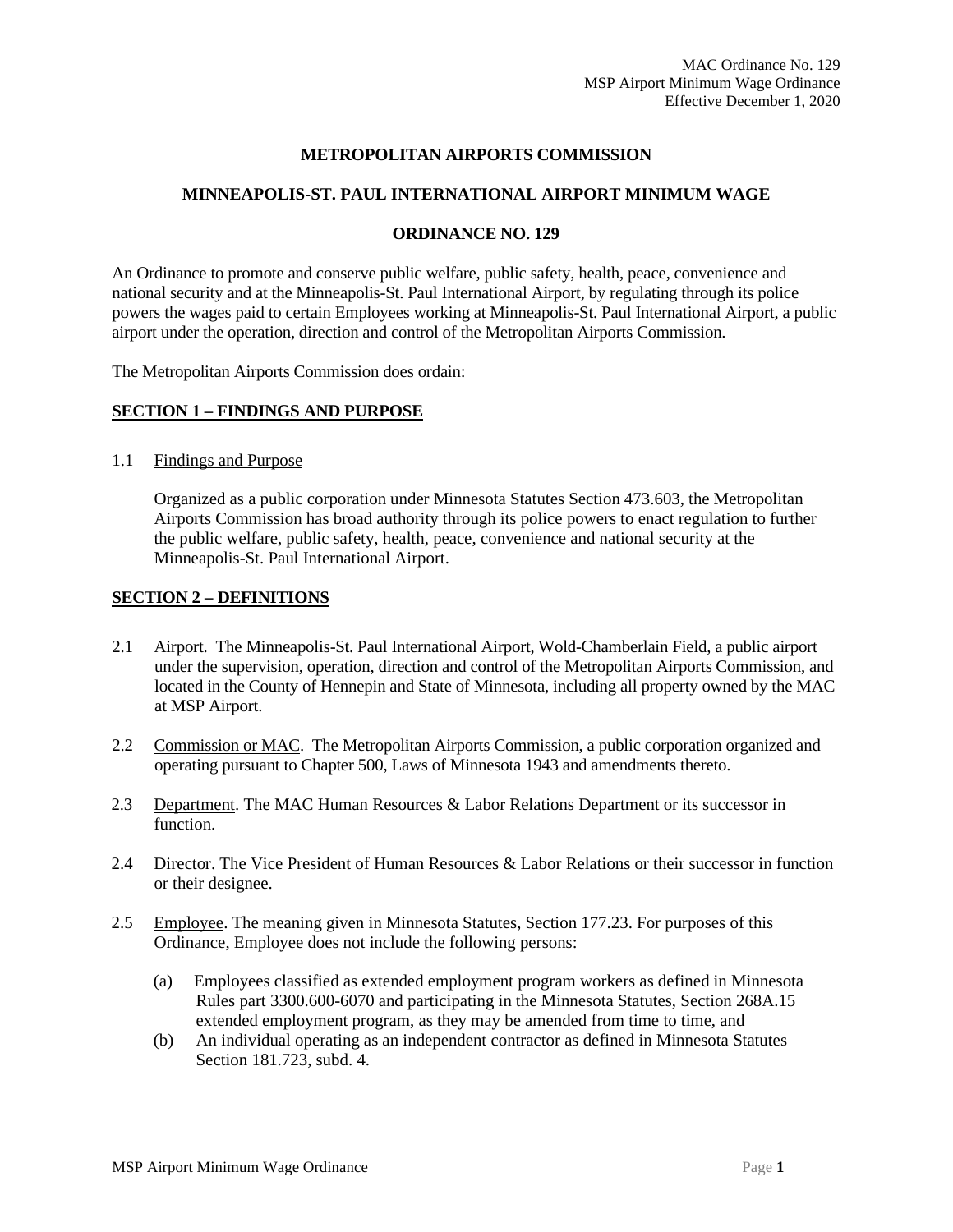- 2.6 Employer. Any individual, partnership, association, corporation, business trust, or any person or group of persons acting directly or indirectly in the interest of an Employer in relation to an Employee. For purposes of this Ordinance, "Employer" does not include any of the following:
	- (a) The United States government.
	- (b) The State of Minnesota, including any office, department, agency, authority, institution, association, society or other body of the state, including the legislature and the judiciary.
	- (c) Any county or local government, except MAC.
	- (d) Providers with certificates issued by the United States Department of Labor or the Minnesota Department of Labor and Industry for purposes of subminimum wage payments pursuant to Minnesota Statutes, Section 177.28 and Minnesota Rules part 5200.0030, but only to the extent of the workers specifically covered by the subminimum wage certificate.
- 2.7 Executive Director/CEO. The Commission's chief executive officer or their designated representative.
- 2.8 Hearing Officer. A designee of the Executive Director/CEO or a third party authorized by the Executive Director/CEO who shall conduct hearings, hear evidence and make a final determination regarding violation(s) of this Ordinance.
- 2.9 Hours Worked. Has the meaning as prescribed in the Fair Labor Standards Act and Title 29, Part 785 of the Code of Federal Regulations, and as amended.
- 2.10 Tips or Gratuities. Monetary contributions received directly or indirectly by an Employee from a guest, patron, or customer for services rendered and includes an obligatory charge assessed to customers, guests, or patrons which might reasonably be construed by the guest, customer, or patron as being a payment for personal services rendered by an Employee and for which no clear and conspicuous notice is given by the Employer to the customer, guest, or patron that the charge is not the property of the Employee.
- 2.11 Wage. Compensation due to an Employee by reason of employment, payable in legal tender of the United States or checks on banks convertible into cash on demand at full face value. The term Wage does not include health insurance or other benefits provided to Employees.

# **SECTION 3 – SCOPE**

3.1 All Airport Employers

This Ordinance applies to all Employers at the Airport.

3.2 Employees Required to be Paid the Minimum Wage

Subject to the subsections below, Employers are required to pay its Employees a wage in compliance with Section 4 for all Hours Worked (full or partial) at the Airport in the performance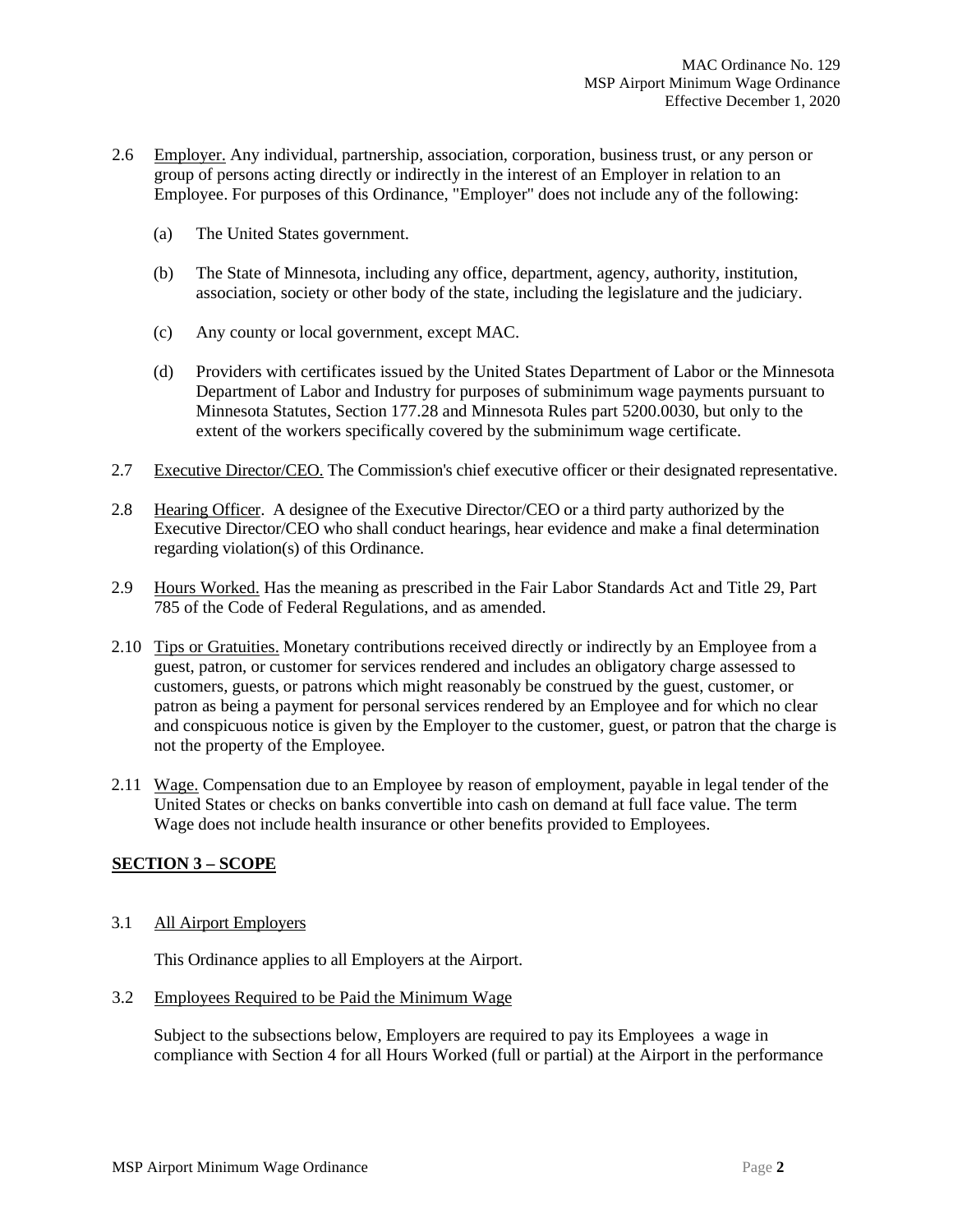of services materially affecting the traveling public utilizing the passenger terminals at the Airport including but not limited to the following:

#### **Passenger-Related Security Services**

Escort Catering Security Passenger Aircraft Security Terminal and Building Security Traffic Security

#### **Ramp and Aircraft Services**

Baggage Handling Load Control and Ramp Communication Aircraft Maintenance, Fueling, Washing Provision of Water, HVAC and Power Aircraft Equipment and Lavatory Services Passenger Aircraft Servicing Cabin Equipment Maintenance Aircraft Ground Movement Services Gateside Aircraft Maintenance Ramp Area Cleaning Deicing and Glycol Recovery Services Jet Bridge Maintenance Ground Service Equipment Maintenance Wheelchair Repair

#### **In-Terminal and Passenger Handling Services**

Baggage Handling, Recovery and Delivery Skycap Wheelchair Assistance Ticketing Customer Service Queue Management Registered Traveler Programs ID Checkers Baggage Porter Services Passenger and Employee Shuttle Services

#### **In-Flight Catering Services**

Food preparation and packaging, inspection, delivery, cleaning, etc. for commercial aircraft operations

#### **Cleaning Services**

Terminal and Hotel Building and Public Space Janitorial/Cleaning Aircraft Cabin Cleaning Aircraft Washing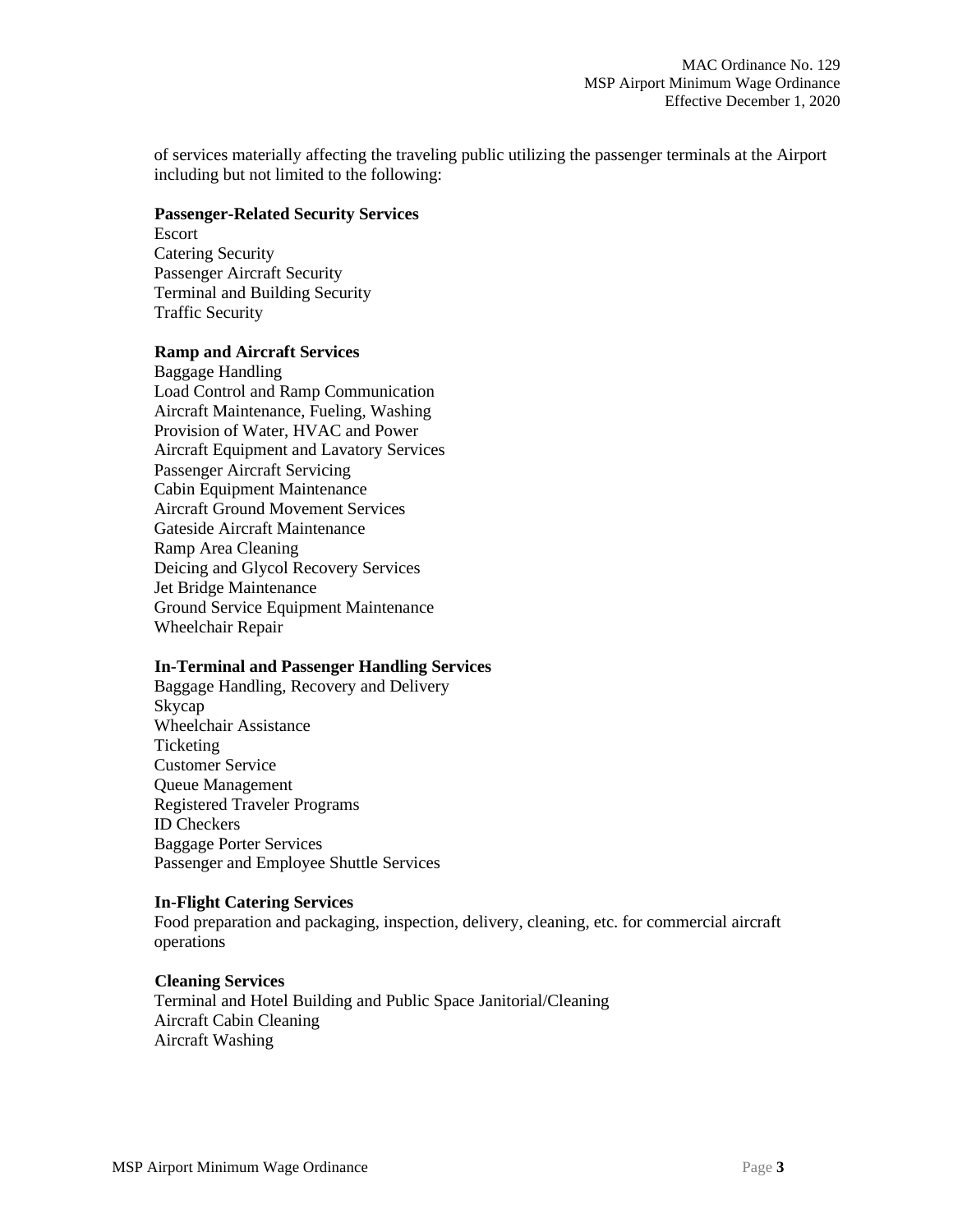#### **Concession Services**

In-Terminal Food Service – quick-serve, sit-down, bar, busing, cashier, catering, etc. In-Terminal Retail Service – retail, news/gift, duty-free, etc. In-Terminal Passenger Service – spa, banking, currency exchange, food delivery, medical services, luggage carts and lockers, shoeshine, etc. Airport Lounge Services **Hotel** Rental Auto Service

- (a) An Employee who is based outside the Airport and performs work at the Airport on an occasional basis is covered by this Ordinance if the Employee in a particular workweek performs at least two (2) hours of work for an Employer within the geographic boundaries of the Airport.
- (b) Time spent at the Airport solely for the purpose of traveling through the Airport from a point of origin outside the Airport to a destination outside the Airport, with no employment-related or business-activity stops in the Airport, is not covered by the Ordinance. For purposes of this provision, Employee personal meals or errands do not constitute employment-related or commercial stops.
- (c) Time spent at the Airport solely for the purpose of traveling on a commercial or private flight as a passenger departing or arriving at the Airport is not covered by this Ordinance.

### **SECTION 4 – MINIMUM WAGE**

#### 4.1 Minimum Wage

- (a) An Employer shall pay an Employee covered by this Ordinance, a Wage, exclusive of benefits, of no less than the hourly rates set under the authority of this Ordinance for all Hours Worked at the Airport.
- (b) On January 1, 2021, the hourly Wage shall be thirteen dollars and twenty-five cents (\$13.25).
- (c) On July 1, 2021, the hourly Wage shall be fourteen dollars and twenty-five cents (\$14.25).
- (d) On July 1, 2022, the hourly Wage shall be fifteen dollars (\$15.00).
- (e) Beginning January 1, 2023, the hourly Wage shall be adjusted annually on January 1 by adding the then-current hourly Wage plus the inflationary figure as determined in sub-section (f) below. For example, on January 1, 2023, the hourly Wage will be fifteen dollars (\$15.00) plus the inflationary figure.
- (f) No later than September 1 of each year, beginning in 2022, the Director shall determine the inflationary figure in the minimum Wage rate in subsection (e) based on the percentage increase calculated by the Commissioner of Labor and Industry as required in Minnesota Statutes Section 177.24, Subdivision 1(f). For 2022 only, the inflationary figure shall be divided by two to determine the January 1, 2023 adjustment. For subsequent years, the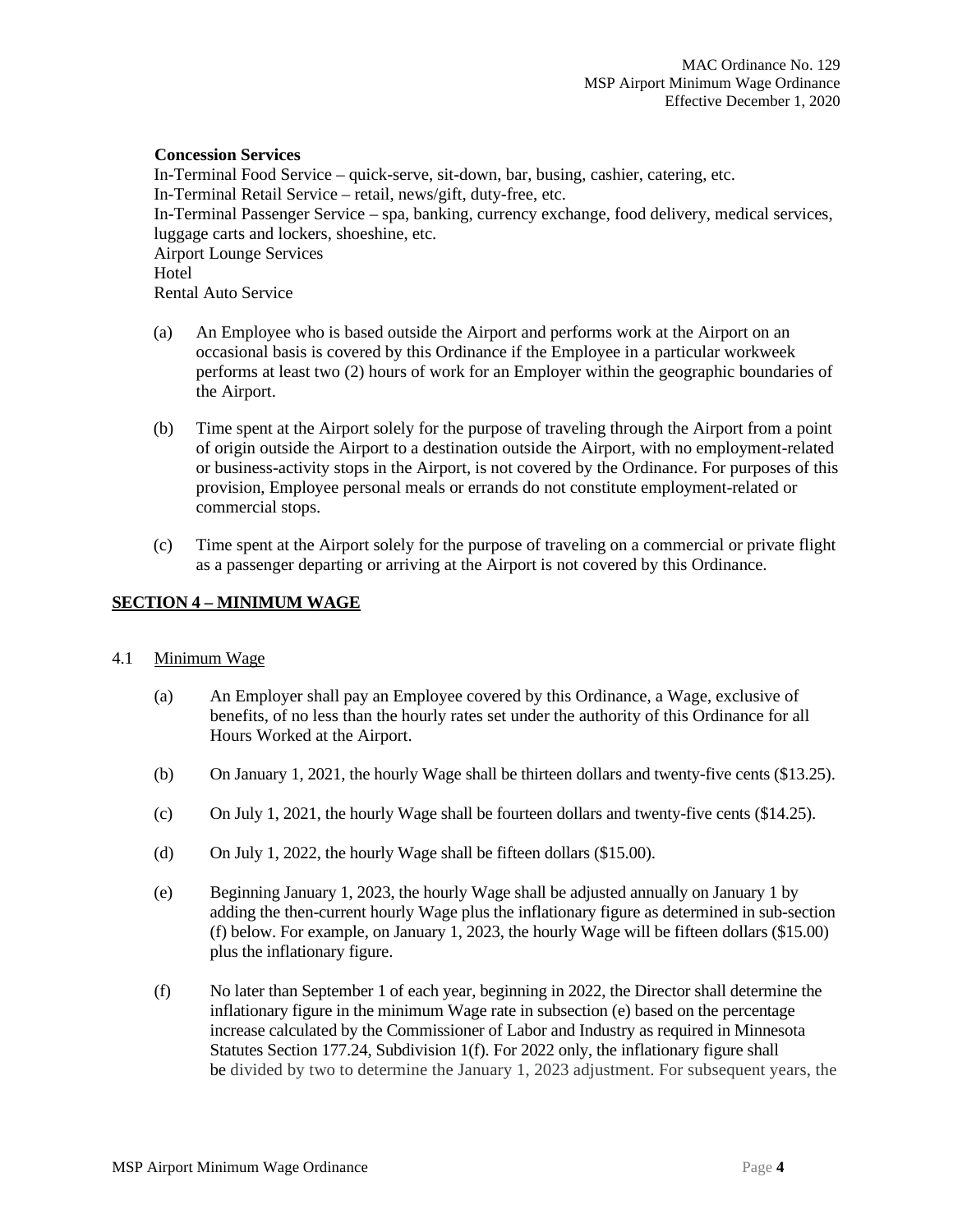inflationary figure shall be the full percentage increase rounded to the nearest cent. A minimum Wage rate shall not be reduced under this subsection. The Director shall announce the adjusted minimum Wage rate by September 8 of each year. The new minimum Wage rate determined under this subsection shall take effect on January 1 of each subsequent year.

4.2 Tips and Gratuities

No Employer may directly or indirectly credit, apply, or utilize Tips or Gratuities towards payment of the minimum Wage set by this Ordinance.

#### **SECTION 5 – POSTING OF NOTICE TO EMPLOYEES AND RETALIATION PROHIBITED**

5.1 Notices

On an annual basis, the Department shall publish and make available to Employers, in English and other languages as determined by the Department, notices suitable for posting by Employers in the workplace informing Employees of the current minimum Wage rate and their rights under this Ordinance.

#### 5.2 Posting of Notices

Every Employer shall post, in a conspicuous place at every workplace or job site where any Employee works, the notices described in Section 5.1. Every Employer shall post this notice in English, and in any other language, if published by the Department. If Employees for multiple Employers share workspaces or job sites, the Department may allow, in its sole discretion, a single posting covering multiple Employers in such an area provided the Notice meets all other requirements of this Section.

#### 5.3 Retaliation Prohibited

It shall be unlawful for an Employer or any other person to interfere with, restrain, or deny the exercise of, or the attempt to exercise, any right protected under this Ordinance, including, but not limited to, inquiring, disclosing, reporting, or testifying about any violation of this Ordinance. An Employer shall not take adverse employment action or discriminate against an Employee because the Employee has exercised rights under this Ordinance.

It shall be a rebuttable presumption of retaliation if an Employer takes an adverse action against an Employee within ninety (90) days of the Employee's exercise of any right protected by this Ordinance. An Employer may rebut the presumption with clear and convincing evidence that the adverse action was taken for a permissible purpose.

A Person injured by a violation of this subsection may bring a civil action in district court for any and all damages recoverable at law, together with costs and disbursements, including reasonable attorney's fees, and may receive injunctive or other equitable relief as determined by the court.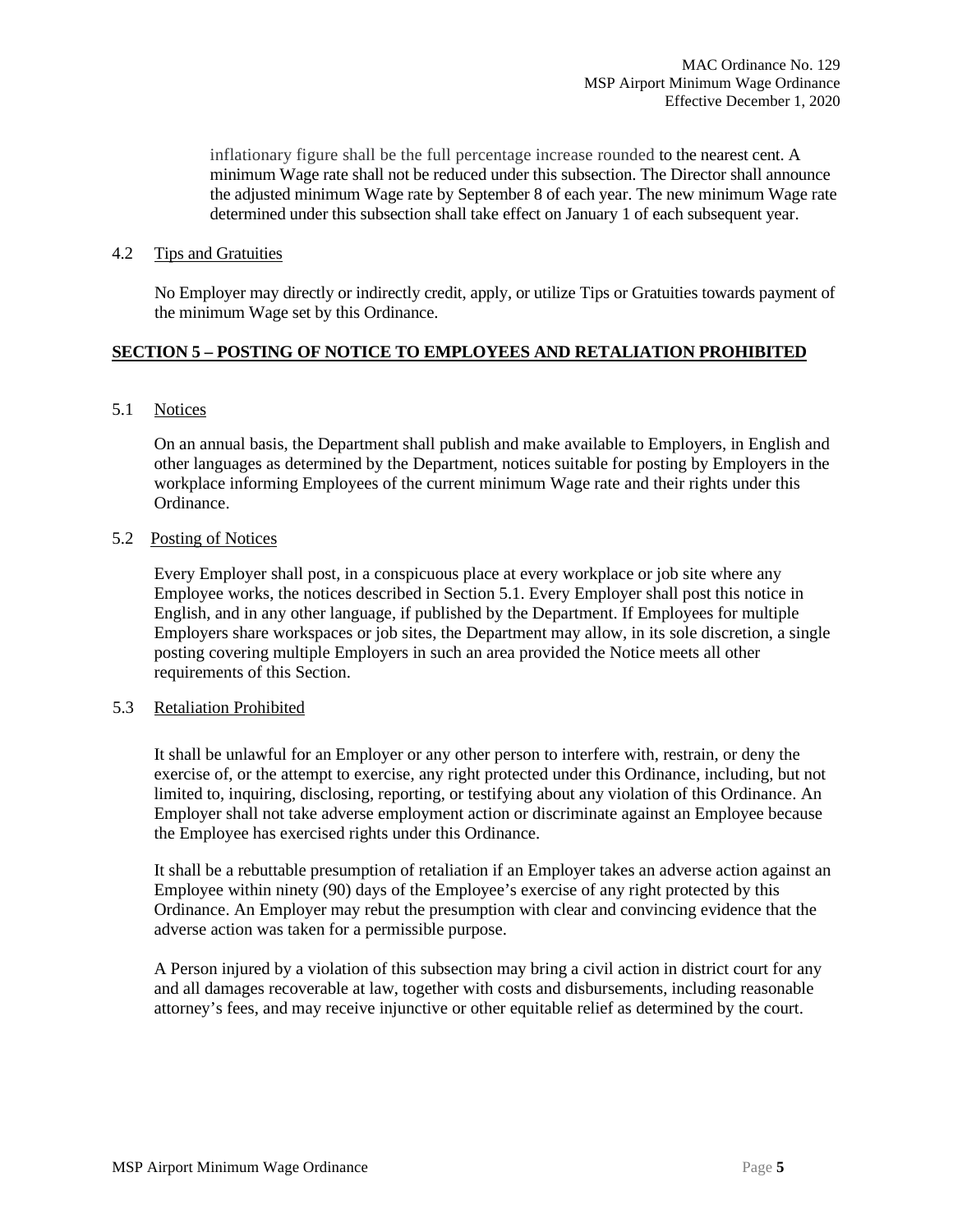#### **SECTION 6 – EMPLOYER RECORDS**

#### 6.1 Records Requirements

An Employer shall create and retain records documenting Wages paid to each Employee. Such records shall be retained for a period of not less than three (3) years from the date such hours were worked.

#### 6.2 Employee Inspection

An Employer must allow an Employee to inspect records required by this Ordinance and relating to that Employee at a reasonable time and place. If requested by an Employee, an Employer shall make such records available to the requesting Employee immediately preceding or following one of the Employee's shifts.

#### 6.3 Audit

The Department shall have access to the records required by this Ordinance, with appropriate notice and at a mutually agreeable time, to monitor, establish or investigate compliance with the requirements of this Ordinance, including, but not limited to, inspections of books and records, interviewing Employees and former Employees, and investigating alleged violations of this Ordinance.

#### 6.4 Failure of Records

If an Employer fails to create and/or retain adequate records or does not allow the Department reasonable access to the records, then any alleged violation(s) of an Employee's rights under this Ordinance shall be presumed violated. An Employer may challenge the presumption only with clear and convincing evidence otherwise.

#### **SECTION 7 – INVESTIGATIONS, ENFORCEMENT, AND VIOLATIONS**

#### 7.1 Director's Authority

The Director has broad authority to implement, administer and enforce this Ordinance. The Director shall have broad authority to investigate possible violations of this Ordinance whenever there is cause to believe that a violation of this Ordinance has occurred. The Director may promulgate appropriate rules to implement, administer and enforce this Ordinance. Such rules shall:

- (a) Be consistent with this Ordinance and may be relied on by Employers, Employees, and other persons to determine their rights and responsibilities under this Ordinance.
- (b) Establish procedures for fair, efficient, and cost-effective implementation and enforcement of this Ordinance, including rules ensuring timely review of reports of violation and governing procedure for any appeals to a Hearing Officer.
- (c) Establish procedures for informing Employers of their duties and Employees of their rights under this Ordinance and monitoring Employer compliance.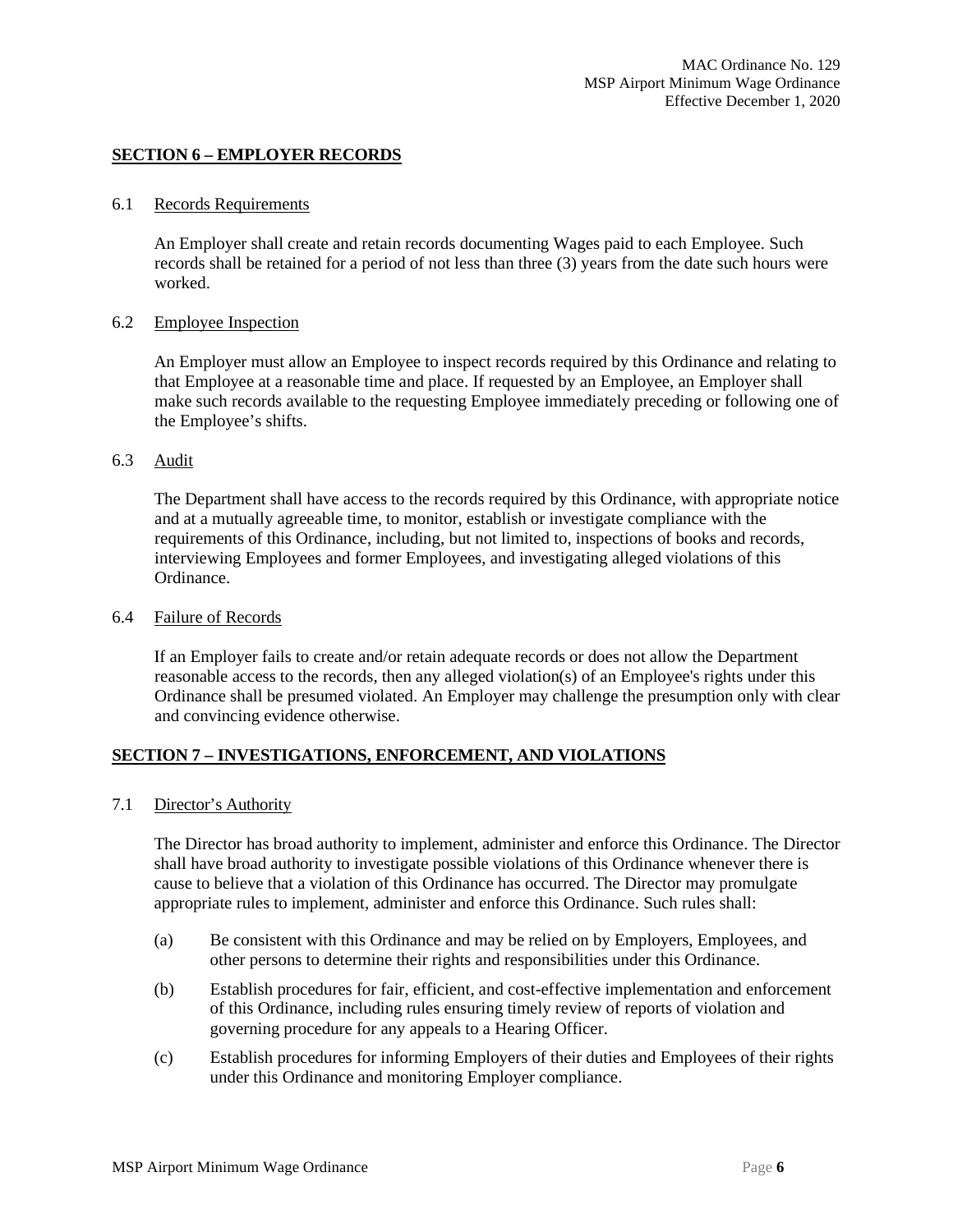The Director shall publish, maintain, and make available to the public any such initial rules at least ninety (90) days prior to their effective date. Any revisions to published rules shall be published, maintained, and made available to the public at least thirty (30) days prior to their effective date.

#### 7.2 Employee Complaints of Violations

An Employee or other person may report to the Department any suspected violation of this Ordinance. A report of a suspected violation may be filed only if the matter complained of occurred after the effective date of this Ordinance and within three hundred sixty-five (365) days prior to filing of the report. Nothing in this Section is intended to limit the Director's broad authority to investigate possible violations of this Ordinance whenever the Director has cause to believe that any violation of this Ordinance has occurred.

## 7.3 Investigation process

- (a) The Department has sole discretion to decide whether to investigate or to pursue a violation of this Ordinance. If the Department decides not to investigate or otherwise pursue a report of suspected violation, the Department must provide a written notification to any Employee or other person who filed the report that the Department is declining to further investigate the report and reason for declining. The Employee within twenty-one (21) days, may file a request for reconsideration with the Director. The Director must provide a written response on the reconsideration within ten (10) days.
- (b) The Department may initiate an investigation pursuant to a complaint or when the Director has reason to believe that a violation has occurred. To pursue a violation of this Ordinance, the Director must serve a notice of investigation setting forth the allegations and pertinent facts upon an Employer by U.S. mail. The notice of investigation shall be accompanied by a request for a written position statement and may include a request for records or other information. The notice shall also inform the Employer that retaliation for claiming rights under this Ordinance is a basis for additional monetary damages.
- (c) An Employer's position and response to any request for records must be provided to the Department as within twenty-one (21) days. An Employer's failure to provide a position statement or to timely and fully respond to a request for records or any other reasonable request issued by the Department pursuant to an investigation creates a rebuttable presumption of a violation of this Ordinance for the purposes of the investigation and determination of violation. An Employer that fails to respond to a request for records may not use such records in any appeal pursuant to challenge the correctness of any determination of violation by the Director of damages owed or penalties assessed.
- (d) Investigations shall be conducted in an objective and impartial manner.
- (e) The Department shall consider any statement of position or evidence with respect to the alleged violation which the Employee or person who filed the report of suspected violation or Employer wishes to submit.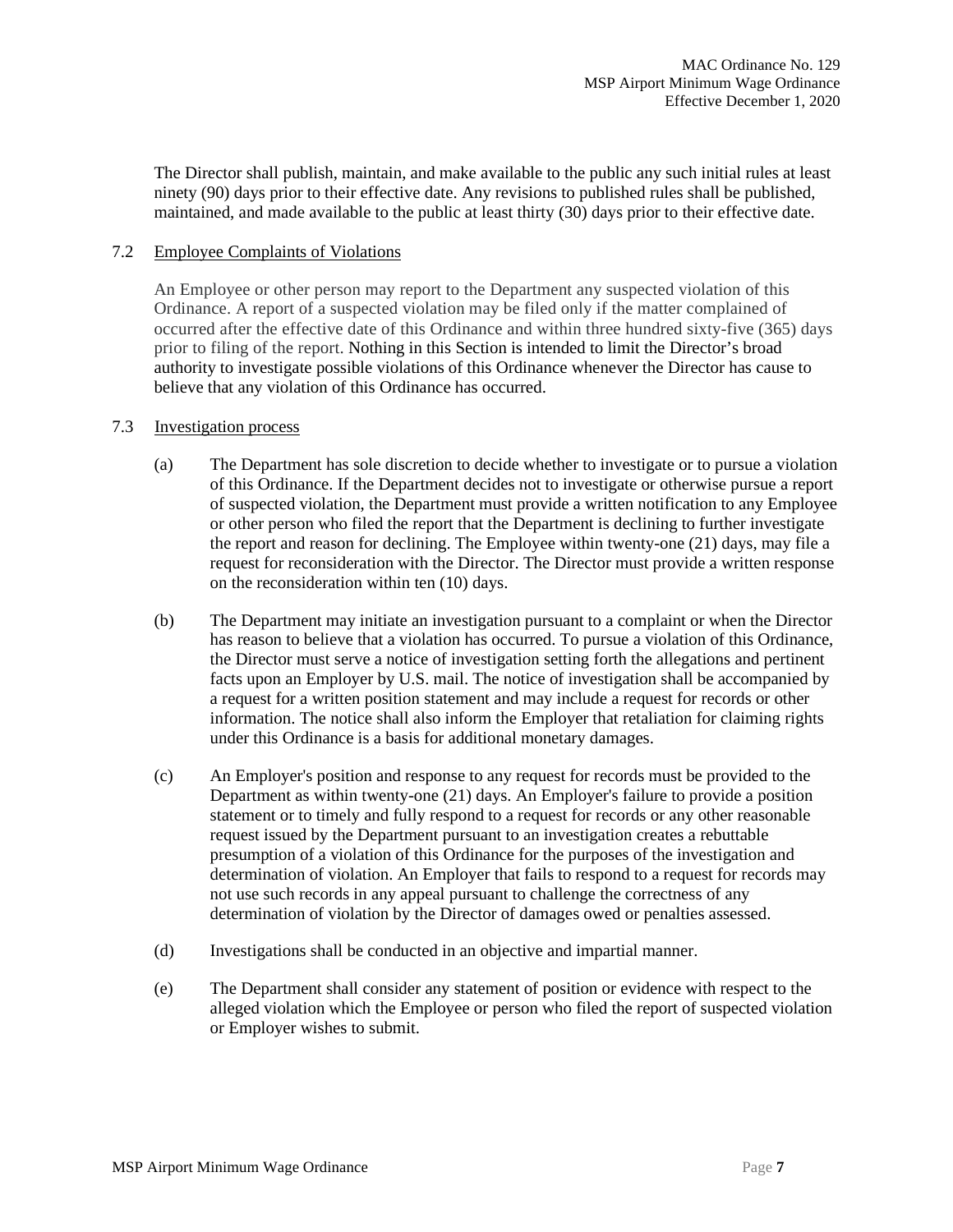(f) The Department may require a fact finding conference or participation in another process with the Employer, Employee, or other person who filed the report of a suspected violation, and any of their agents and witnesses during the investigation in order to define the issues, determine which elements are undisputed, resolve those issues that can be resolved and afford an opportunity to discuss or negotiate settlement.

#### 7.4 Director Determination of Violation

Except when there is an agreed upon settlement, the Director must issue a written determination of violation with findings of fact resulting from the investigation and a statement of whether a violation of this Ordinance has or has not occurred based upon a preponderance of the evidence before the Department. The determination of violation must be issued to the Employer and any Employee or other person who filed the suspected violation report and include any fines, reinstatement, back pay, compensatory damages, interest, or other remedies.

For purposes of this Ordinance, a separate violation occurs for each pay period for each employee not conforming to the requirements of this Ordinance. Notwithstanding the foregoing, the Director may reduce the number of violations after weighing the unique factors of a case, including, but not limited to, evidence of Employer's lack of intent, lack of notice to Employer of violative activity, the amount of time required to remedy a violation, and the reasonableness of Employer's payroll processes related to any violation.

If there is no appeal of the Director's determination of a violation, that determination of violation shall constitute the Commission's final decision. An Employer's failure to appeal the Director's determination of a violation shall constitute a failure to exhaust administrative remedies, which shall serve as a complete defense to any petition or claim brought by the Employer against the Commission regarding the Director's determination of a violation.

#### 7.5 Relief and Administrative Fines

If an Employer is found to have violated this Ordinance, the Director shall order the Employer to cease and desist from engaging in the violative practice and may order any appropriate relief, including, but not limited to:

- (a) Reinstatement, back pay, and compensatory damages, less any amount actually paid to the Employee by the Employer, and for an additional equal amount as liquidated damages.
- (b) Payment of a civil penalty of up to one thousand dollars (\$1,000.00) for each violation for each Employee by an Employer who is found to have repeatedly or willfully violated this Ordinance. In determining the amount of the civil penalty, the size of the Employer and the gravity of the violation shall be considered.
- (c) Reimbursement of the Department for all appropriate costs expended in enforcing this Ordinance, unless the payment of costs would impose an extreme financial hardship on the Employer, in which case the Director may order the payment of a percentage of costs expended which will not cause extreme financial hardship on the Employer.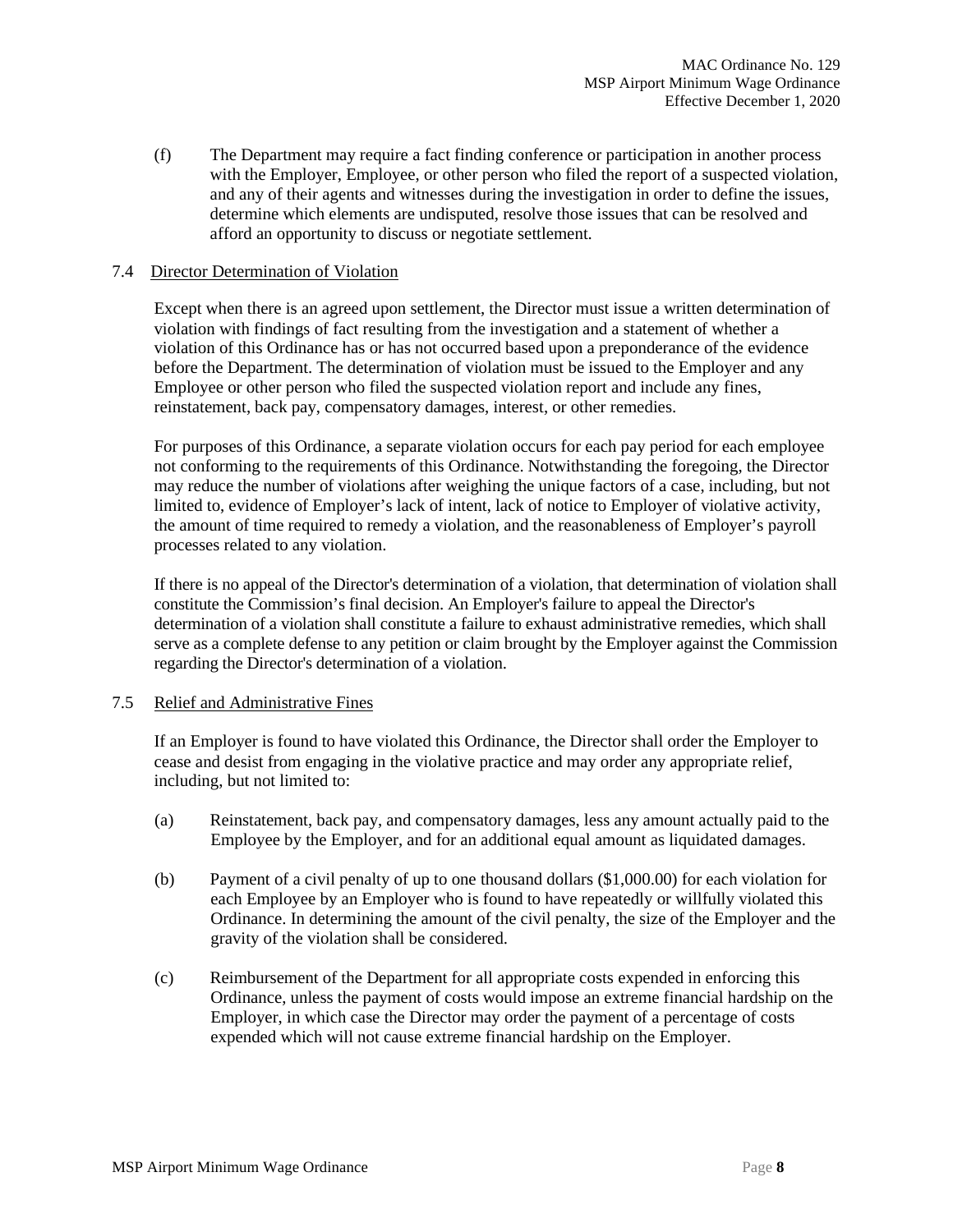- (d) Payment to the Department of a fine of up to one thousand dollars (\$1,000.00) for each failure to comply with Records section of this Ordinance. In determining the amount of the fine, the size of the Employer and the gravity of the violation shall be considered.
- (e) Payment to the Department of a fine of up to two hundred dollars (\$200.00) for each failure to comply with Notice and Posting sections of this Ordinance. In determining the amount of the fine, the size of the Employer and the gravity of the violation shall be considered.
- (f) Payment to the Department of a fine of not less than seven hundred dollars (\$700.00) nor more than three thousand dollars (\$3,000.00) for each violation of Retaliation Sections of this Ordinance.
- $(g)$  The maximum sanctions authorized in subsections  $(b)$ ,  $(d)$ ,  $(e)$  and  $(f)$  shall be trebled for third and subsequent violations in each category.
- (h) In any determination of violation under this Ordinance, the Director or Hearing Officer, as the case may be, shall award interest on all amounts due and unpaid at the rate of interest specified in Minnesota Statutes, Section 549.09.

The Director shall impose deadlines for the performance of each remedy or penalty imposed. The remedies, penalties, and procedures provided under this Ordinance are cumulative. Payment of fines, interest, reinstatement, back pay, and compensatory damages must be received within twentyone (21) calendar days of the date on which the determination of violation is dated, or where a hearing is requested, within twenty- one (21) calendar days of the date of the Commission's final action affirming the determination of violation.

#### 7.6 Hearing Procedure

- (a) An Employee, former Employee, or Employer may appeal from a determination of violation or penalty by filing an appeal in writing with the Department within twenty-one (21) days of notice of the determination of violation. Failure by the Employer to file a timely, written appeal shall constitute admission to the violation, and the violation shall be deemed final upon expiration of the twenty-one (21) day period. Upon an appeal of the Director's determination of a violation, the Department shall refer the matter to a Hearing Officer who is authorized by the Executive Director/CEO to hear such appeals.
- (b) In such appeal, the Hearing Officer shall consider the record submitted to it by the Department, the written statements of positions by the parties involved and the contents of the hearing. The hearing shall be conducted by the Hearing Officer, shall be recorded by a digital recorder or by a qualified reporter, and shall proceed as follows:
	- 1. The Director shall present evidence which supports the facts constituting grounds for the determination of violation.
	- 2. The party requesting the hearing may appear in person, may be represented by counsel, may cross-examine Director's witnesses who are present, and may present any relevant evidence which the Person has relating to the facts constituting grounds for the determination of violation. The evidence at the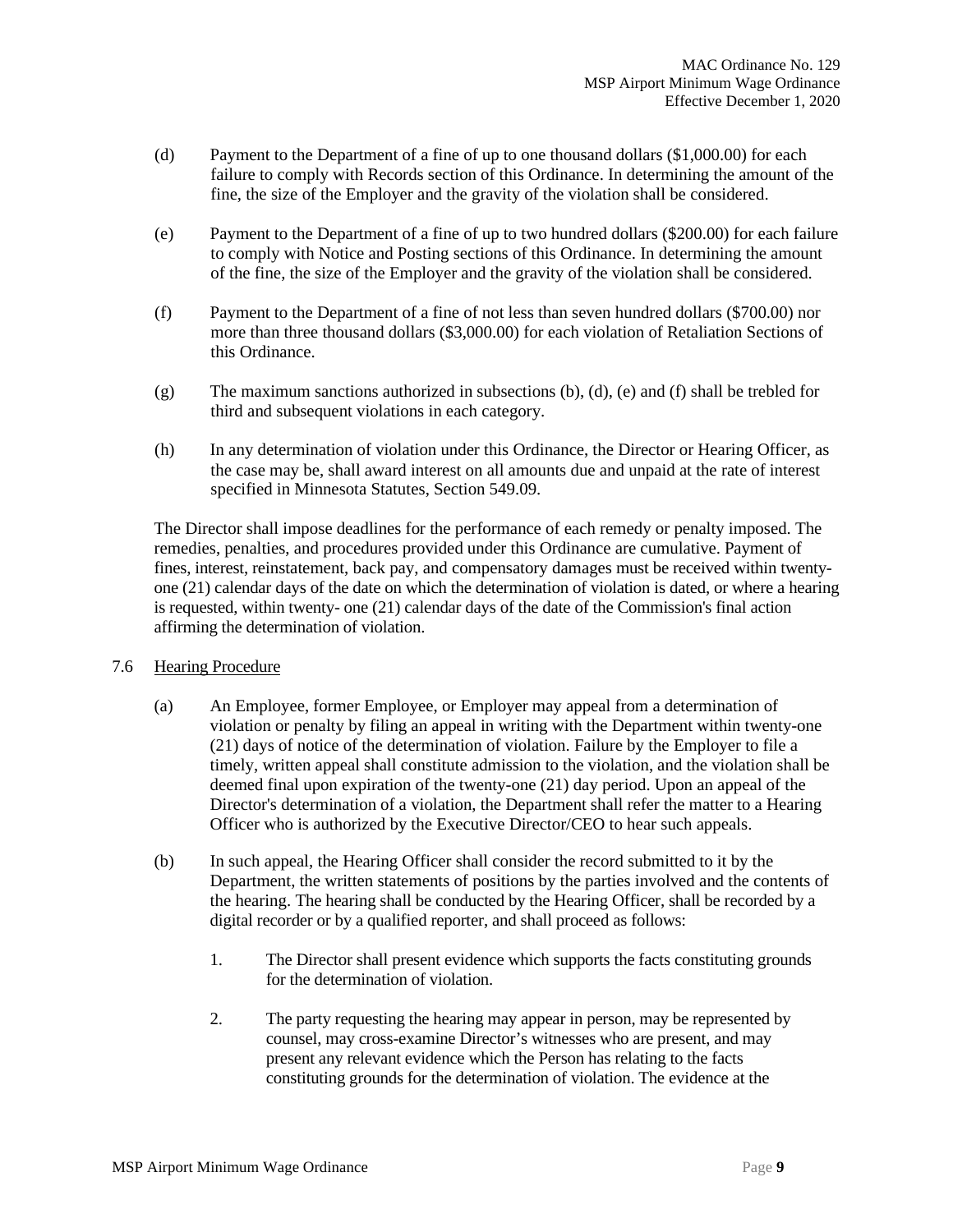hearing shall be limited to that which is relevant to the facts which possesses probative value commonly accepted by reasonable and prudent persons in the conduct of their affairs constituting grounds for the determinations of violation and may include hearsay evidence.

- 3. All testimony shall be taken under oath, but both the Director and the party requesting the hearing may introduce testimony under oath in the form of sworn statements if witnesses are unavailable or refuse to appear in person.
- 4. The Director must prove that the Employer violated this Ordinance by a preponderance of the evidence.
- 5. The Hearing Officer shall hear the evidence and shall make findings concerning the facts and conclusions of law relevant to the violation(s) set forth in the determinations of violation and penalty imposed.
- 6. The Hearing Officer shall issue a report in writing stating their findings, conclusions and decision as soon as practical following the hearing.
- (c) The Department shall notify the Employer and the Employee who filed the suspected violation report at issue of the Hearing Officers' decision.
- (d) The Hearing Officers' decision of the appeal shall constitute the Commission's final decision without any further right of administrative appeal. An Employer or Employee, to the extent provided by law, may appeal the Hearing Officers' decision by petition for writ of certiorari to the Minnesota Court of Appeals pursuant to Minnesota Statutes, Section 606.01

#### 7.7 Civil Enforcement and Private Cause of Action

- (a) Where prompt compliance is not forthcoming with a final determination of violation, the Department may refer the action to the Commission's Office of Legal Affairs to consider initiating a civil action in a court of competent jurisdiction against an Employer, for violating any requirement of this Ordinance and, upon prevailing, shall be entitled to such legal or equitable relief as may be appropriate to remedy the violation, including, without limitation, the payment of lost Wages, the payment of an additional sum as a civil penalty not to exceed twice the amount awarded for lost Wages, and reinstatement in employment and/or injunctive relief and shall be awarded reasonable attorneys' fees and costs.
- (b) An Employee may bring a civil action in district court seeking redress for a violation or violations of this Ordinance within forty-five (45) days after receipt from the Director of a notice of determination of no violation of this Ordinance or, if applicable, within fortyfive (45) days after receipt of notice that the Director has reaffirmed a determination of no violation of this Ordinance if the Employee requested reconsideration. For purposes of this subsection, notice is presumed to be received five (5) days from the date the notice was mailed by the Director. An Employee who prevails in a civil action filed under this subsection is entitled to the same relief that would be available to the MAC under subsection (a) of this section.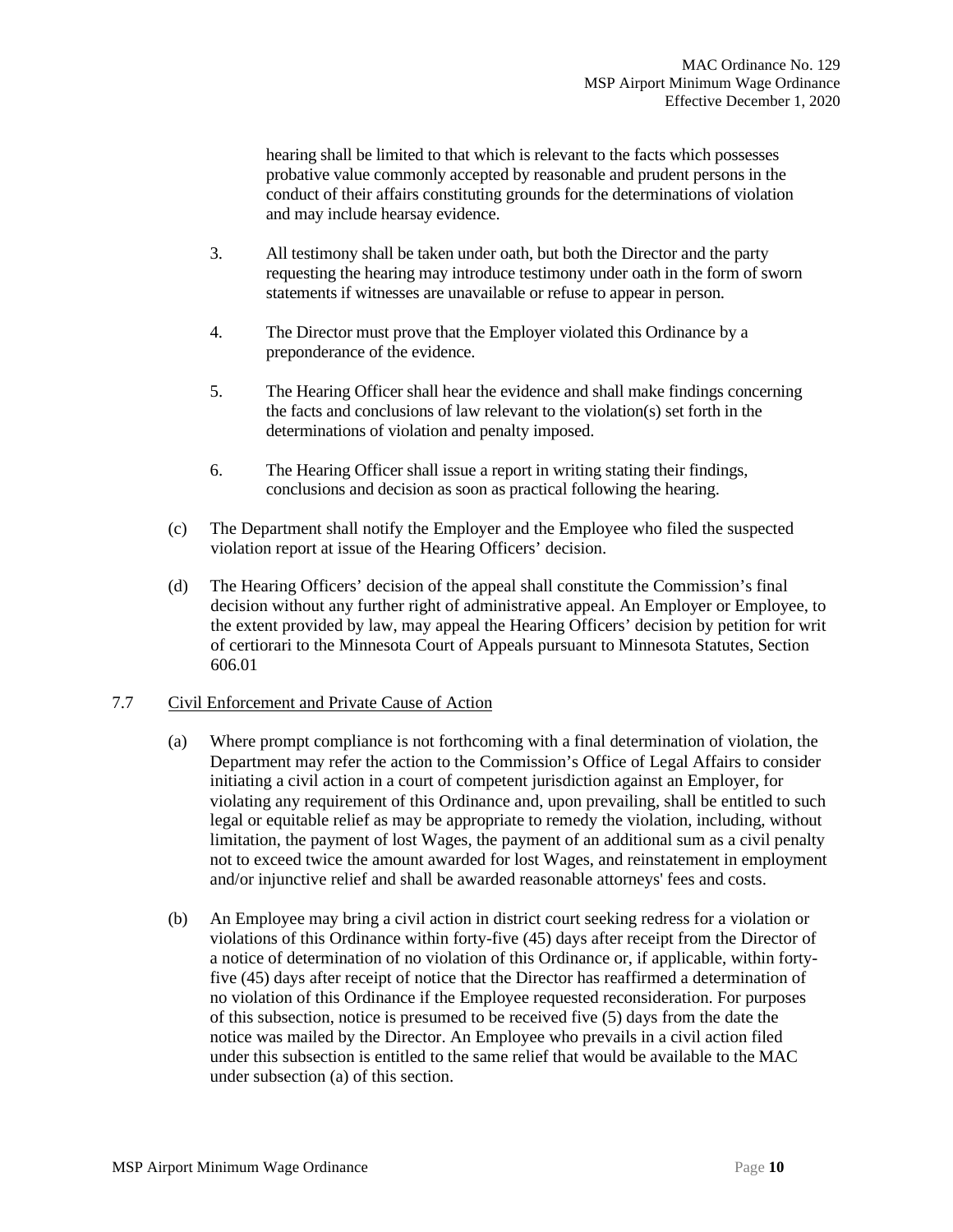#### **SECTION 8 – GENERAL PROVISIONS**

#### 8.1 Penalty

Any Person violating any of the provisions of this Ordinance shall upon conviction be punished by sentence within the parameters of the maximum penalty for misdemeanors set forth in Minnesota Statutes Section 609.03 or as amended.

#### 8.2 Provisions Severable

If any part of this Ordinance shall be held unconstitutional or invalid, this does not affect the validity of the remaining parts of this Ordinance. The Commission declares it would have passed the remaining parts of this Ordinance without the unenforceable provisions.

#### 8.3 Preemption

Nothing in this Ordinance shall be interpreted or applied to create any power, duty or effect in conflict with federal or state law or the federal grant assurances, including but not limited to 49 CFR Parts 23 and 26.

#### 8.4 Time Periods

The time periods set forth in this Ordinance shall be based on calendar days unless otherwise specified.

#### 8.5 No Assumption of Liability

In undertaking the adoption and enforcement of this Ordinance, MAC is undertaking only to preserve and protect safety, health, and general welfare. MAC is not assuming liability, nor is it imposing on its officers and Employees, an obligation for breach of which it is liable in money damages to any person who claims that such breach proximately caused injury. This Ordinance does not create a legally enforceable right against MAC.

#### 8.6 Notice Provided by MAC

Notice, including determinations of violations, as required by this Ordinance to be given to an Employee or Employer, is sufficient if delivered in person or sent by U.S. mail to the last address on file with MAC. Time of "issuance" means when the notice is hand delivered or placed in the mail.